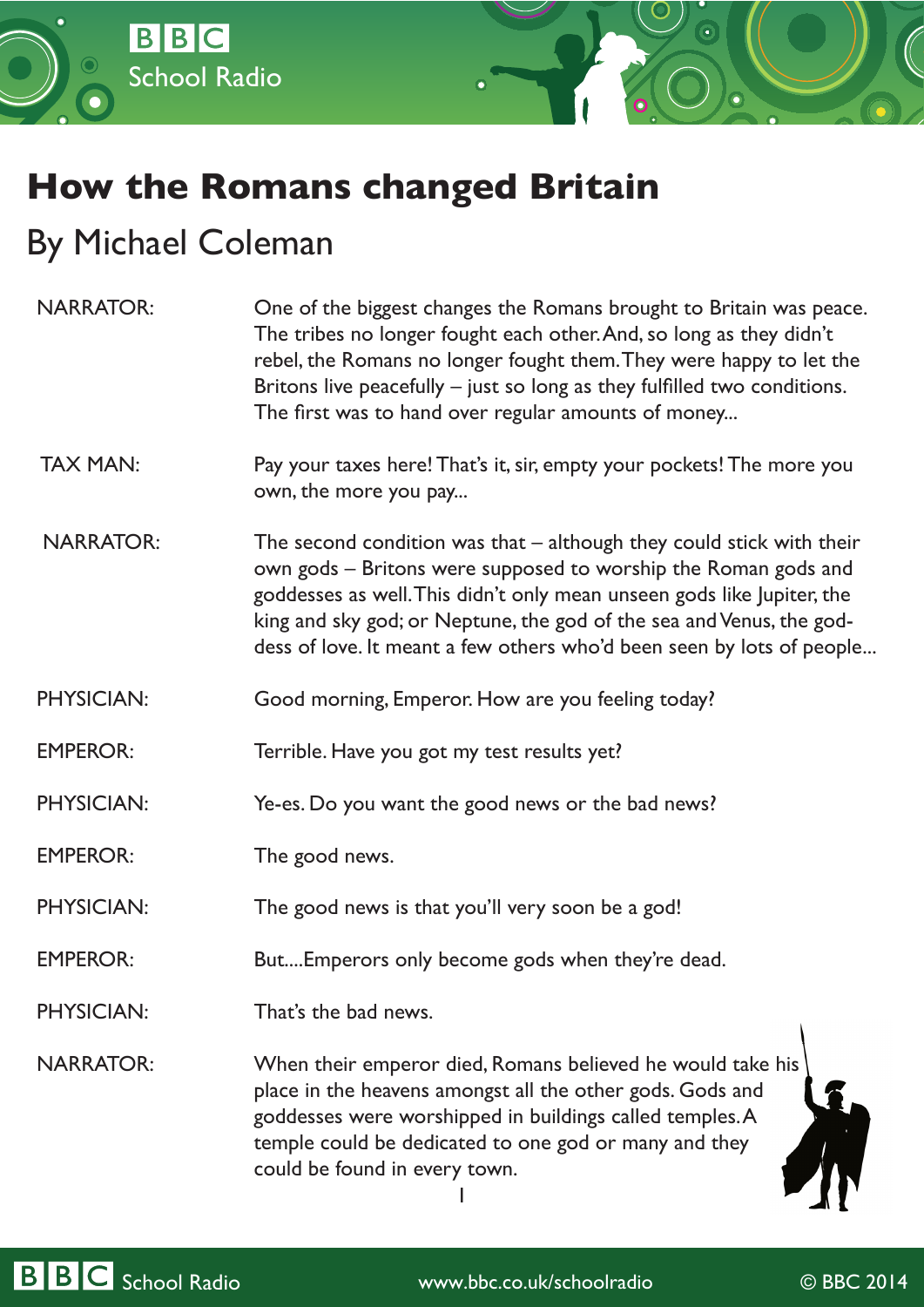

## History Clips: The Romans

| <b>NARRATOR:</b> | Towns were another big change that the Romans brought. They<br>were built for soldiers and officials who decided to stay in<br>Britain when they retired. These towns were like Roman towns, of<br>course! They all had straight streets and neat rows of buildings. At<br>the very centre was the forum, where public meetings took place.<br>Next to the forum would be the building where government<br>officials worked, called a basilica. Roman buildings could be very<br>grand indeed, because the Romans were terrific builders. This was<br>made possible by something they'd been the first to discover |  |
|------------------|--------------------------------------------------------------------------------------------------------------------------------------------------------------------------------------------------------------------------------------------------------------------------------------------------------------------------------------------------------------------------------------------------------------------------------------------------------------------------------------------------------------------------------------------------------------------------------------------------------------------|--|
| <b>TEACHER:</b>  | What do you think you're doing, Maxima? This is a science practical,<br>not a mud pie making session.                                                                                                                                                                                                                                                                                                                                                                                                                                                                                                              |  |
| <b>MAXIMA:</b>   | I'm not playing, sir. I've made a discovery! Look. If I put some volcan-<br>ic sand in a bucket, mix in some lime and then add some water, you<br>get                                                                                                                                                                                                                                                                                                                                                                                                                                                              |  |
| <b>TEACHER:</b>  | A soggy mess.                                                                                                                                                                                                                                                                                                                                                                                                                                                                                                                                                                                                      |  |
| <b>MAXIMA:</b>   | No, sir, it goes really hard.                                                                                                                                                                                                                                                                                                                                                                                                                                                                                                                                                                                      |  |
| <b>TEACHER:</b>  | Rubbish. Give me that bucket at once. My foot!                                                                                                                                                                                                                                                                                                                                                                                                                                                                                                                                                                     |  |
| <b>MAXIMA:</b>   | I'm going to call it concrete, sir                                                                                                                                                                                                                                                                                                                                                                                                                                                                                                                                                                                 |  |
| <b>NARRATOR:</b> | Knowing how to make concrete and mortar $-$ a mixture that<br>helped stick stones together - enabled the Romans to build<br>everything from harbours to towns. Their building work began<br>almost as soon as they'd successfully invaded. Their soldiers needed<br>somewhere solid to live – and Roman forts were just that                                                                                                                                                                                                                                                                                       |  |
| <b>MARCUS:</b>   | Britannia Fort Number 17. Legionary Marcus speaking.                                                                                                                                                                                                                                                                                                                                                                                                                                                                                                                                                               |  |
| MUM:             | Marcus! Hello, love! It's Mum! What's it like in your new fort?                                                                                                                                                                                                                                                                                                                                                                                                                                                                                                                                                    |  |
| <b>MARCUS:</b>   | Nice and safe, Mum. It's got a moat and high stone walls with watch<br>towers.                                                                                                                                                                                                                                                                                                                                                                                                                                                                                                                                     |  |
|                  | $\overline{2}$                                                                                                                                                                                                                                                                                                                                                                                                                                                                                                                                                                                                     |  |

 $\bigcirc$ 

 $\bigcirc$ 



BBC School Radio www.bbc.co.uk/schoolradio © BBC 2014